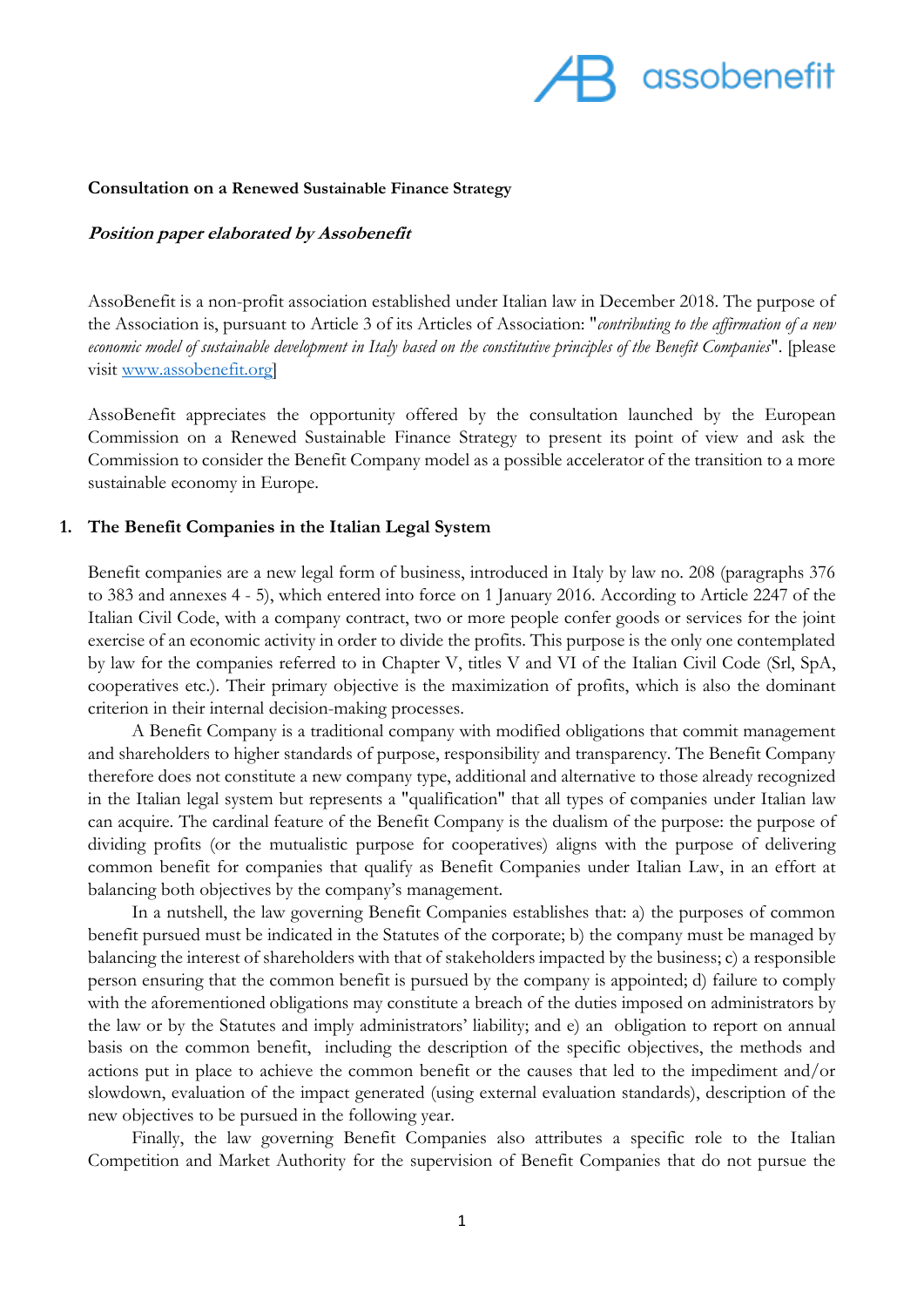# assobenefit

common benefit, which may be found liable of misleading consumers and taking advantage of wrong commercial practices.

## **2. The common benefit pursued by Benefit Companies**

By common benefit it is meant the pursuit of one or more positive effects (also achievable by reducing the negative effects) on people, communities, territories and the environment, cultural and social goods and activities, entities and associations, and other stakeholders. Benefit Companies are obliged to consider the impact of the company's activities on society and the environment in order to create long-term sustainable value for all stakeholders.

In addition, the Benefit Company protects the mission in case of entry of new investors, changes of leadership and generational changes. At present, Benefit Companies do not enjoy economic or fiscal incentives, so in addition to representing a value for society, they do not cause burdens for taxpayers.

## **3. The Benefit Companies and the EU Sustainable Finance framework**

The Benefit Company model builds on the features and support received in the U.S. by the Benefit Corporations movement. As of today, Italy is the only country in the EU where the model has been transposed into national law. AssoBenefit is therefore committed to contribute to the debate on sustainable corporate governance which comes next in the Commission agenda to support the different actions set out in the EU Green Deal. Notwithstanding the limited geographical area where the Benefit Company model can be implemented (only Italy in Europe as of today), it is worth noticing that the principles underpinning the "common benefit" pursued by Benefit Companies<sup>1</sup> reflect in substance the drivers used under the Taxonomy Regulation to claim Taxonomy alignment, i.e. to a) substantially contribute to one of six environmental objectives, b) not significantly harm any other, and c) comply with minimum safeguards. Benefit Companies therefore have the potential to fast-track the transition to sustainability of EU economy, by their own legal commitments and corporate responsibility.

## a. The Common Benefit of Benefit Companies is aligned to Environmental Impact

AssoBenefit asks the Commission to consider that, because the Benefit Company's objectives are mandated by its legal model and governance structure, and the achievement of those objectives are validated by independent review, the model provides an excellent 'off the shelf' solution for those companies to contribute to the pursuit of environmental objectives under the Renewed Sustainable Finance Strategy Initiative.

By way of example, the recourse to the Benefit company model should be visible to investors and facilitate sustainable investment decisions. In other words, the 'added value' of investing in a Benefit Company should be mirrored in the financial framework applicable to sustainable investments. In fact, businesses that take up legal duties and commitments under the Benefit Company model are contributing in an innovative and enforceable manner to the common objective of sustainable growth.

Additionally, and as mentioned above, the law on Benefit Companies protects the mission of the company against any change of leadership that might endanger the "common benefit" pursued. As a matter of fact, the specific legal requirements thereof facilitate by themselves long-termism in sustainable investments.

<sup>1</sup> <sup>1</sup> See par. 2 of this position paper.